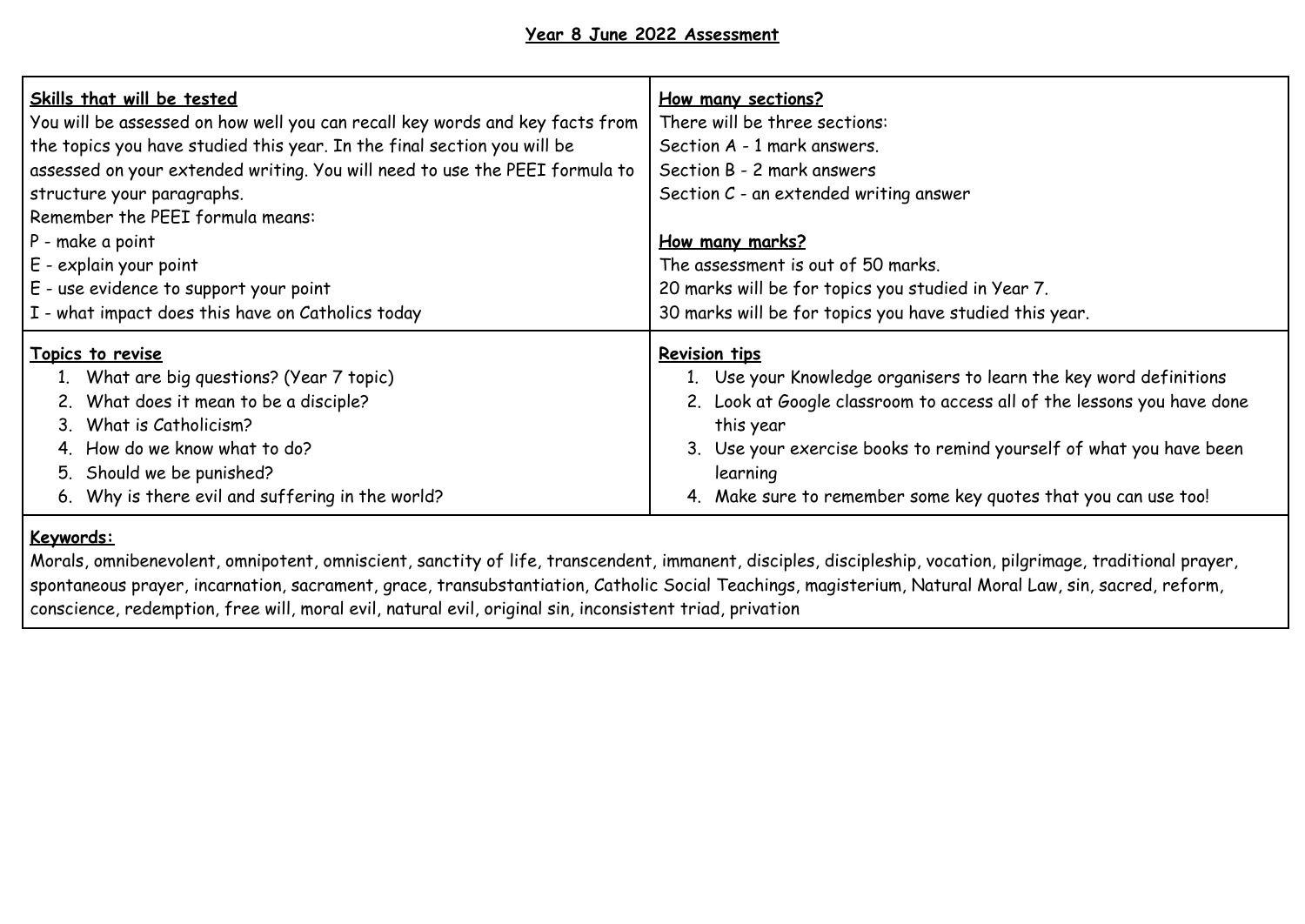# **Which keywords do I need to know?**

| Keyword                             | Definition                                                                                                  |  |
|-------------------------------------|-------------------------------------------------------------------------------------------------------------|--|
| WHAT ARE BIG QUESTIONS?             |                                                                                                             |  |
| 1 Morals                            | Standards of behaviour; principles of right and wrong.                                                      |  |
| 2 Omnibenevolent                    | The belief that God is all-loving.                                                                          |  |
| 3 Omnipotent                        | The belief that God is all-knowing.                                                                         |  |
| 4 Omniscient                        | The belief that God is all-powerful.                                                                        |  |
| 5 Sanctity of Life                  | The Christian belief that life is precious or sacred because it has been given to us by God.                |  |
| 6 Transcendent                      | The belief that God exists outside of time and space.                                                       |  |
| 7 Immanent                          | The belief that God is involved with his creation and that we can have a personal<br>relationship with him. |  |
| WHAT DOES IT MEAN TO BE A DISCIPLE? |                                                                                                             |  |
| 8 Disciples                         | A follower/disciple of Jesus Christ. One of 12 disciples.                                                   |  |
| 9 Discipleship                      | Following Jesus' teachings like the disciples did.                                                          |  |
| 10 vocation                         | A calling from God, possibly to a job that helps others or to a particular way of life.                     |  |
| 11 Pilgrimage                       | A journey undertaken, often to a sacred place. To strengthen your faith.                                    |  |
| 12 Traditional prayer               | Forms of prayer that have been used by generations of believers.                                            |  |
| 13 Spontaneous prayer               | Prayer that does not have a set structure, where the words are made up on the spur of the<br>moment.        |  |
|                                     | WHAT IS CATHOLICISM?                                                                                        |  |
| 14 Incarnation                      | The belief that Jesus is God 'in flesh'.                                                                    |  |
| 15 Sacrament                        | An outward sign of inward grace e.g. Baptism.                                                               |  |
| 16 Grace                            | Unearned mercy given by God when he sent his son to die on the cross.                                       |  |
| 17 Transubstantiation               | The process of the bread and wine becoming the body and blood of Christ.                                    |  |
| 18 Catholic Social<br>Teaching      | Catholic instructions on matters of human dignity and achieving the common good in society.                 |  |
| HOW DO WE KNOW WHAT TO DO?          |                                                                                                             |  |
| 19 Magisterium                      | The teaching authority of the Catholic church                                                               |  |
| 20 Natural Moral Law                | An unchanging, universal understanding of morality within all human beings.                                 |  |
| SHOULD WE BE PUNISHED?              |                                                                                                             |  |
| 21 Sin                              | To go against the laws of God.                                                                              |  |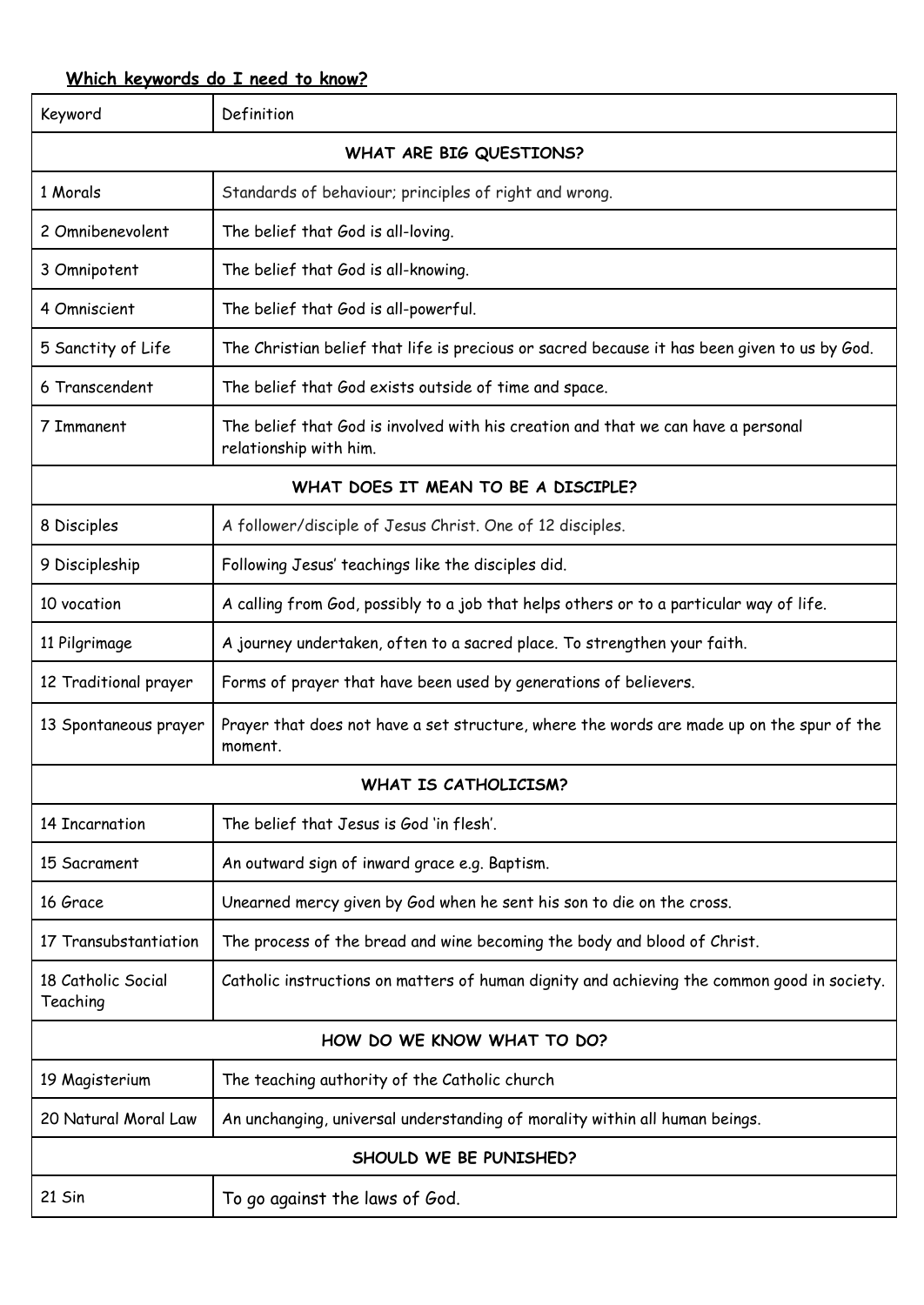| 22 Reform                                     | When criminals change for the better.                                                                      |  |
|-----------------------------------------------|------------------------------------------------------------------------------------------------------------|--|
| 23 Conscience                                 | A person's moral sense of right and wrong, a guide to a person's behaviour.                                |  |
| 24 Redemption                                 | The act of being saved from sin                                                                            |  |
| WHY IS THERE EVIL AND SUFFERING IN THE WORLD? |                                                                                                            |  |
| 25 Free will                                  | The gift given to humans from God to be able to make choices.                                              |  |
| 26 Moral evil                                 | Evil and suffering caused by humans.                                                                       |  |
| 27 Natural evil                               | Evil and suffering caused by nature e.g. natural disasters                                                 |  |
| 28 Original Sin                               | Humans are born with the tendency to turn away from God.                                                   |  |
| 29 Inconsistent Triad                         | An argument that says that God cannot be omnipotent, omnibenevolent and omniscient<br>because evil exists. |  |
| <b>30 Privation</b>                           | The loss or absence of a quality; according to St Augustine evil is the privation of good.                 |  |

# **What do I need to revise?**

| Topic: WHAT ARE BIG QUESTIONS?               |
|----------------------------------------------|
| What is faith?                               |
| Who is God?                                  |
| Is life sacred?                              |
| Where does morality come from?               |
| What is free will?                           |
| Do we have a soul?                           |
| Topic: WHAT DOES IT MEAN TO BE A DISCIPLE?   |
| What does it mean to serve?                  |
| What does it mean to be a disciple?          |
| What does raising our hearts and minds mean? |
| How can we serve God today?                  |
| WHAT IS CATHOLICISM?                         |
| Why was Jesus special?                       |
| How can we become closer to God?             |
| What is Mass?                                |